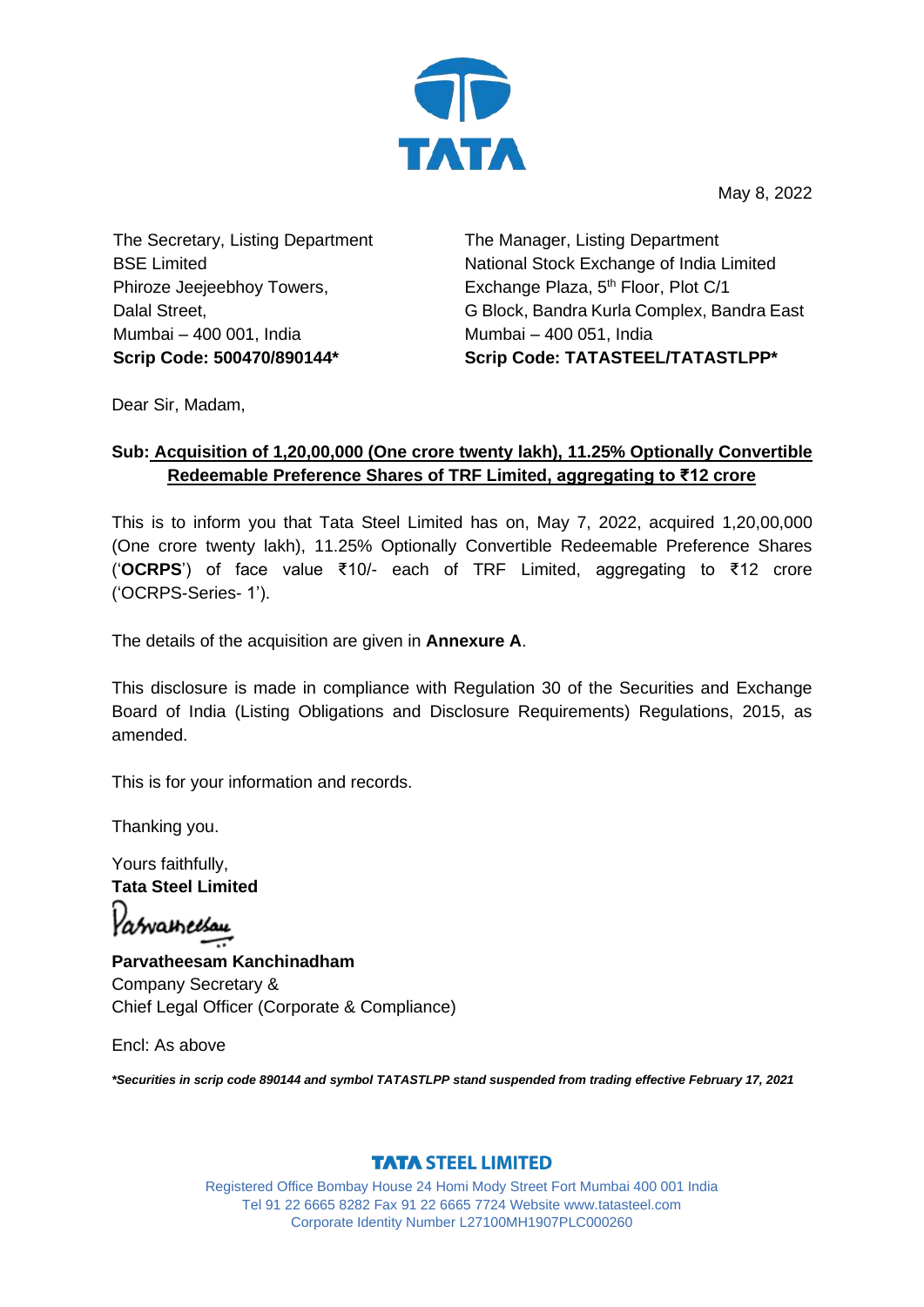

| <b>SN</b> | <b>Particulars</b>                                                                                                                                                                                                                                                                                 | <b>Details</b>                                                                                                                                                                                                                                                                                                                                                                                                                                                                                                                                                                                                                                                                                                                                                                                                                              |
|-----------|----------------------------------------------------------------------------------------------------------------------------------------------------------------------------------------------------------------------------------------------------------------------------------------------------|---------------------------------------------------------------------------------------------------------------------------------------------------------------------------------------------------------------------------------------------------------------------------------------------------------------------------------------------------------------------------------------------------------------------------------------------------------------------------------------------------------------------------------------------------------------------------------------------------------------------------------------------------------------------------------------------------------------------------------------------------------------------------------------------------------------------------------------------|
| 1.        | Name of the target entity, details in<br>brief such as size, turnover etc.                                                                                                                                                                                                                         | TRF Limited ('TRF')<br>TRF is a listed associate company of Tata Steel Limited<br>('Company') and forms part of the Tata Steel Group.<br>TRF is engaged in the business of designing &<br>manufacturing of the bulk material handling systems<br>and equipment for core sector industries such as<br>power, ports, steel, mining and cement for projects<br>undertaken on Turnkey basis.<br>The Company, being the Promoter Company, holds<br>34.11% equity shareholding in TRF as on date and<br>25,00,00,000 (Twenty-five crore) Non-Convertible<br>Redeemable Preference Shares ('NCRPS') of face<br>value ₹10/- each aggregating to 100% of the<br>preference share capital.<br>The revenue of TRF for previous 3 financial years is as<br>follows:<br>FY2020-21: ₹113.95 crore<br>FY2019-20: ₹186.41 crore<br>FY2018-19: ₹237.06 crore |
| 2.        | Whether the acquisition would fall<br>within related party transaction(s)<br>and whether the promoter/promoter<br>group/ group companies have any<br>interest in the entity being acquired?<br>If yes, nature of interest and details<br>thereof and whether the same is<br>done at "arm's length" | TRF is a listed associate company of Tata Steel<br>Limited.<br>The Company, being the Promoter Company, holds<br>34.11% equity shareholding in TRF as on date and<br>25,00,00,000 (Twenty-five crore) Non-Convertible<br>Redeemable Preference Shares ('NCRPS') of face<br>value ₹10/- each aggregating to 100% of the<br>preference share capital.<br>The allotment is in compliance with applicable laws.                                                                                                                                                                                                                                                                                                                                                                                                                                 |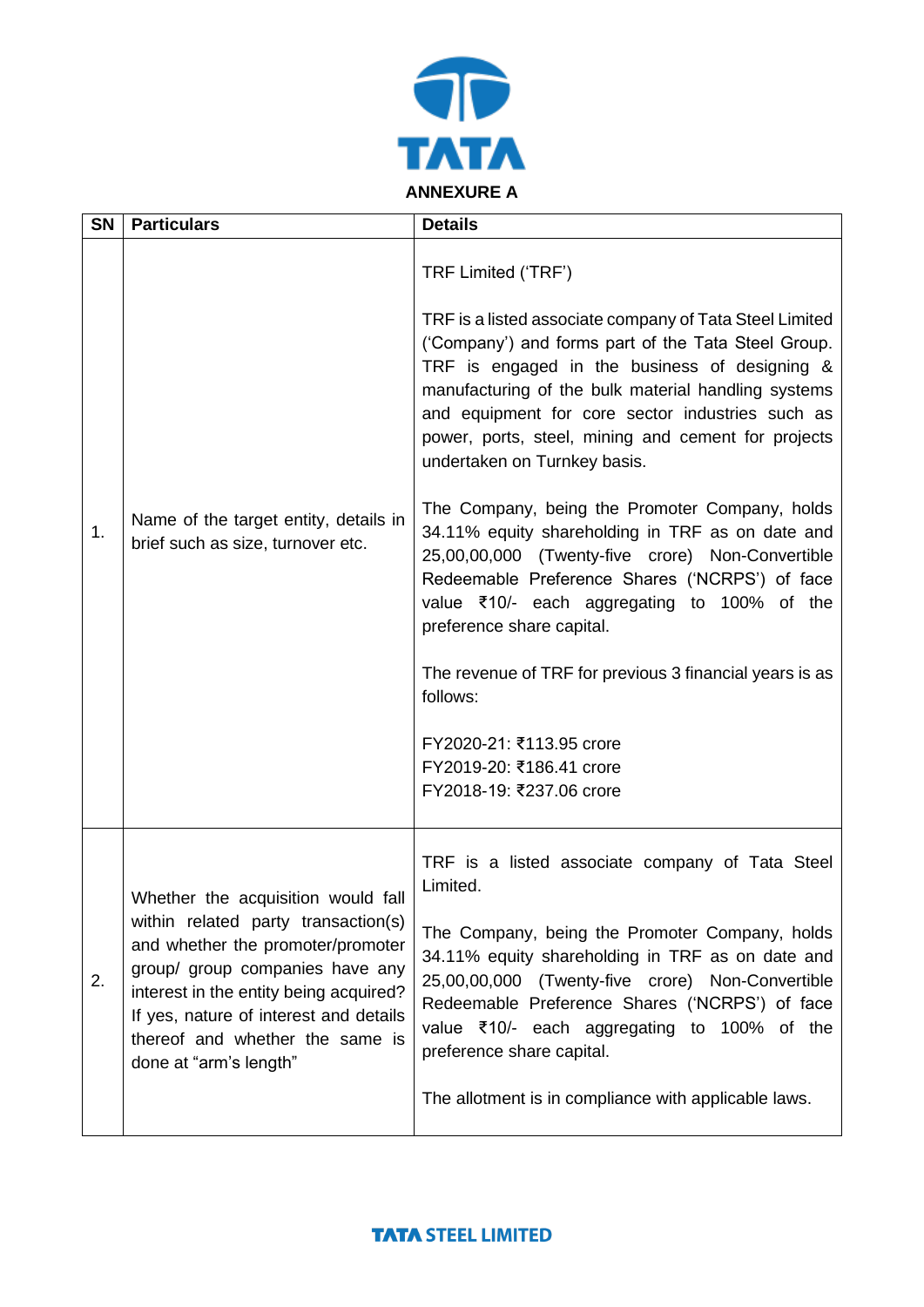

| 3. | Industry to which the entity being<br>acquired belongs                                                                                                                                                                          | Manufacturing of material handling equipment                                                                                                                                                                                                                                                                                                                                                                                                                                                                                             |
|----|---------------------------------------------------------------------------------------------------------------------------------------------------------------------------------------------------------------------------------|------------------------------------------------------------------------------------------------------------------------------------------------------------------------------------------------------------------------------------------------------------------------------------------------------------------------------------------------------------------------------------------------------------------------------------------------------------------------------------------------------------------------------------------|
| 4. | Objects and effects of acquisition<br>(including<br>but<br>limited<br>not<br>to,<br>disclosure of reasons for acquisition<br>of target entity, if its business is<br>outside the main line of business of<br>the listed entity) | The OCRPS are being acquired to assist TRF in<br>repayment/prepayment of the whole or a part of the<br>existing indebtedness of TRF, payment against long-<br>outstanding vendor dues, to seek their support towards<br>material supplies for completing legacy projects and<br>delivering other committed orders and/or for other<br>general corporate purposes.                                                                                                                                                                        |
| 5. | Brief details of any governmental or<br>regulatory approvals required for the<br>acquisition                                                                                                                                    | <b>NA</b>                                                                                                                                                                                                                                                                                                                                                                                                                                                                                                                                |
| 6. | Indicative time period for completion<br>of the acquisition                                                                                                                                                                     | Tata Steel Limited has on May 7, 2022, acquired<br>1,20,00,000 (One crore twenty lakh), 11.25% OCRPS<br>of face value of ₹10/- each for an aggregate value of<br>₹12 crore (OCRPS-Series 1).                                                                                                                                                                                                                                                                                                                                             |
| 7. | Nature of consideration - whether<br>cash consideration or share swap<br>and details of the same                                                                                                                                | Cash                                                                                                                                                                                                                                                                                                                                                                                                                                                                                                                                     |
| 8. | Cost of acquisition or the price at<br>which the shares are acquired                                                                                                                                                            | 1,20,00,000 (One crore twenty lakh), 11.25% OCRPS<br>of face value of ₹10/- each aggregating to ₹12 crore<br>has been allotted to Tata Steel Limited on private<br>placement basis.                                                                                                                                                                                                                                                                                                                                                      |
| 9. | Percentage of shareholding / control<br>acquired and / or number of shares<br>acquired                                                                                                                                          | At present, Tata Steel Limited holds 37,53,275 equity<br>shares of face value of ₹10/- each aggregating to<br>34.11% of the equity share capital of TRF and<br>25,00,00,000 (Twenty-five crore) Non-Convertible<br>Redeemable Preference Shares ('NCRPS') of face<br>value ₹10/- each aggregating to 100% of the<br>preference share capital.<br>With the above-mentioned acquisition, Tata Steel<br>Limited will hold 1,20,00,000 (One crore twenty lakh),<br>11.25% OCRPS representing 100% of the preference<br>share capital of TRF. |